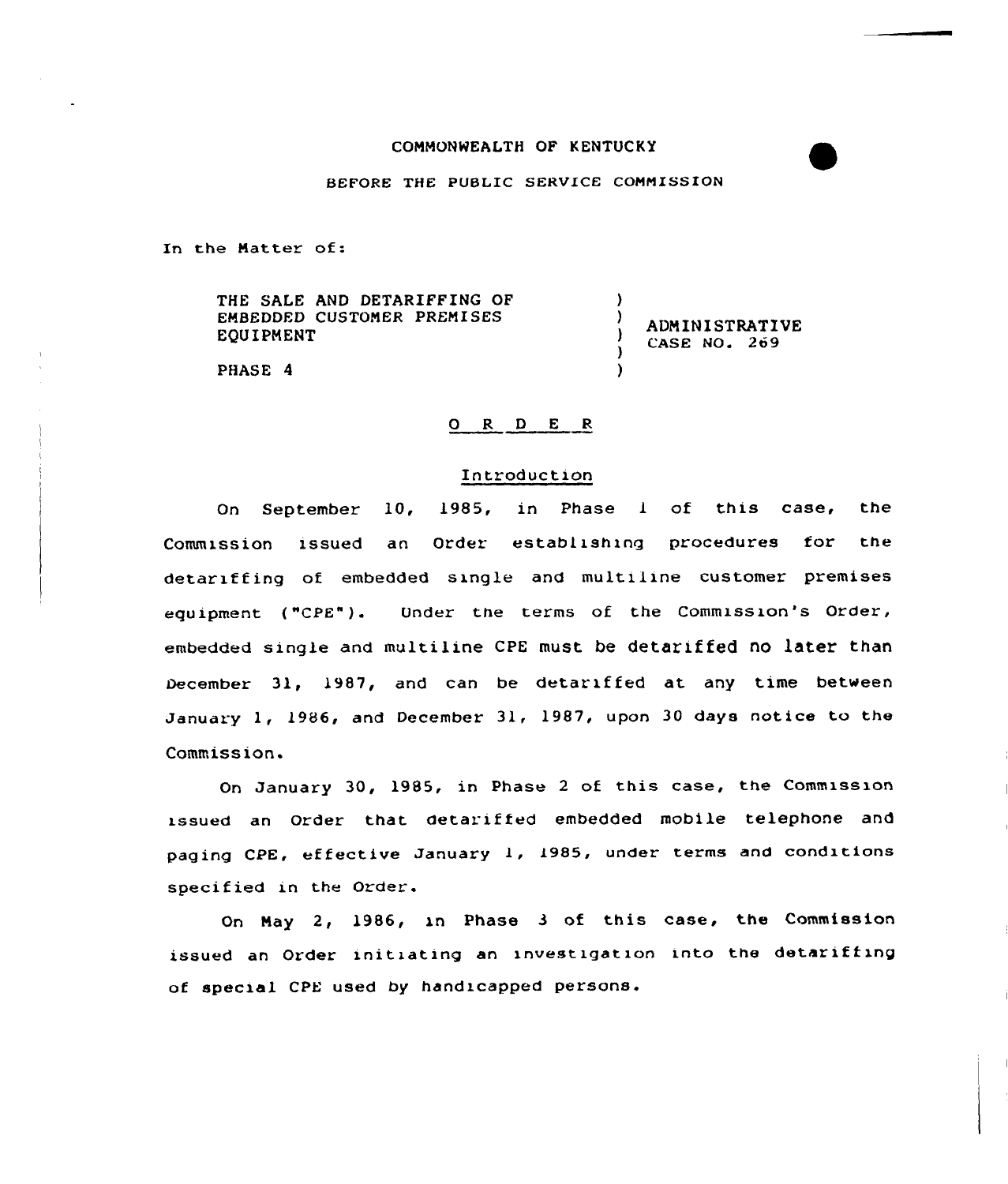Although embedded single and multiline CPE, embedded mobile telephone and paging CPE, and special CPE have been addressed in this case, other categories of CPE have not been addressed. These categories include embedded CPE used by the federal government in connection with national security and emergency preparedness ("NSEP"), embedded CPE retained by the former Bell Operating Companies at divestiture, and CPE used in connection with "911" emergency services. Phase 4 in this case will address embedded NSEP, "911" emergency CPE, and other miscellaneous CPE that can be identified and that may be subject to detariffing. Coin and other pay telephone CPE will not be addressed in Phase 4. Also, embedded CPE retained by the former Bell Operating Companies will not be addressed in Phase 4. The Federal Communications Commission ("Fcc") has not yet completed its investigation into detariffing procedures in this area.

#### Discussion

## NSEP CPE

NSEP CPE includes CPE used in connection with (1) National Communications System/FCC approved restoration priority 1-4 services provided to specified federal agencies,  $1$  (2) any services

 $\mathbf{1}$ These agencies include the Department of Defense, the Department of Energy, the Department of the Interior, the Department of Transportation (including the Federal Aviation Bepartment of framsportation (including the coast fluctual services Agency and the Coast Guard), The General Services<br>Administration, the Central Intelligence Agency, the Federal Emergency Management Agency, the National Aeronautics and Space Administration, the United States Information Agency, and the Nuclear Regulatory Commission.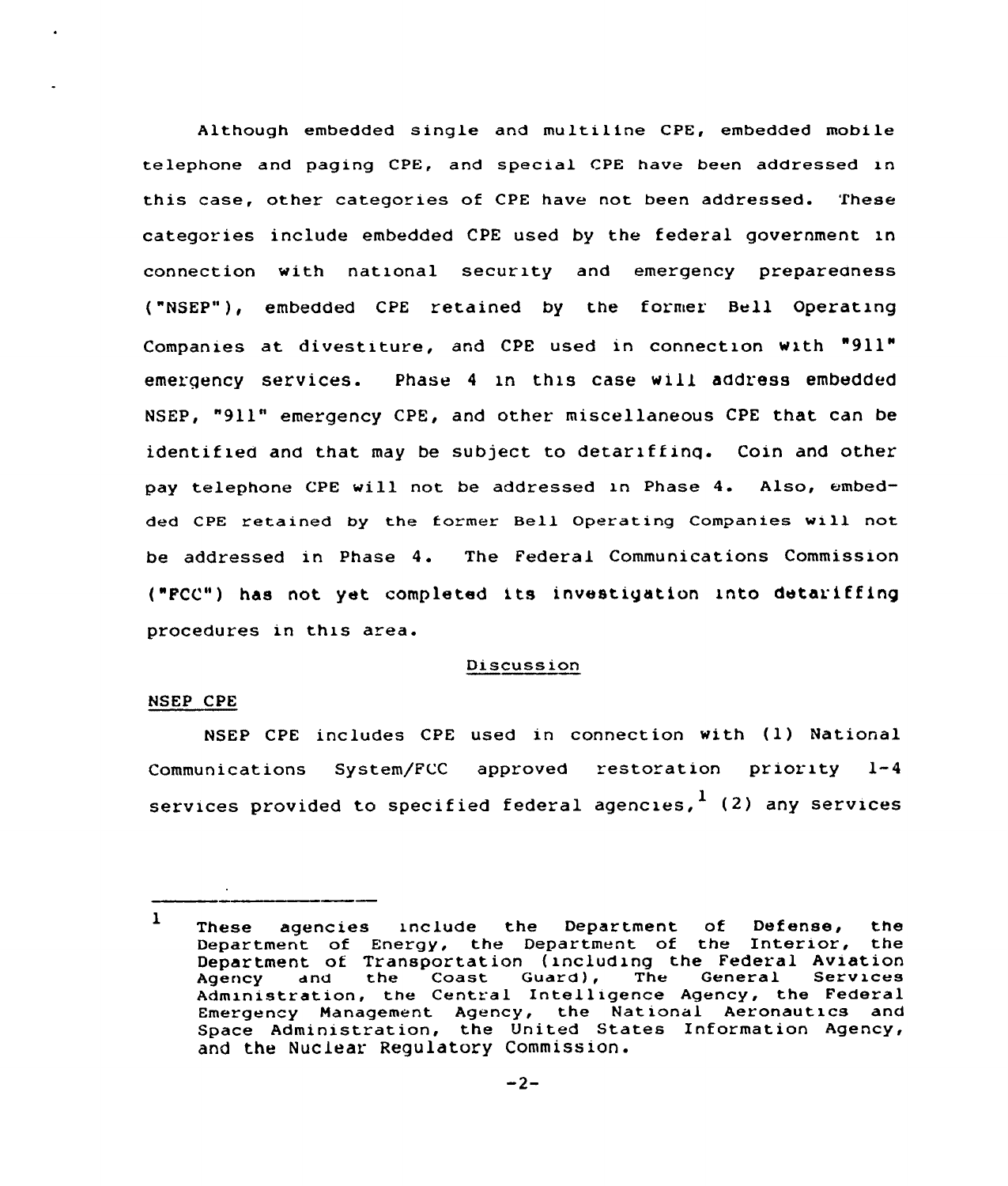or circuits required in support of certain emergency situations.<sup>2</sup> (3) any services or circuits used in exercises by specified federal agencies, $^{\mathbf{3}}$  and (4) any special purpose services or circuits.<sup>4</sup>

its Seventh Report and Order in CC Docket No. 81-893, Procedures for Implementing the Detarifiing of Customer Premises Equipment ("Computer 2"), the FCC ordered that embedded NSEP tariffed under state regulatory authority be detariffed according to state detariffing plans filed in response to the FCC's Third Report and Order in Computer 2. Therefore, embedded NSEP CPE should be detariffed under the procedures contained in the Commission's Order of September 10, 1985.

In order to assess the impact of detariffing embedded NSEP CPE, the Commission will require all local exchange carriers unaer its jurisdiction to file the following information:

1. Total intrastate net book investment in NSEP CPE as of December 31, l985, by account. (Net book investment calculations should be shown. )

 $\mathbf{2}$ These emergency situations include but are not limited to a presidentially declared emergency as defined in the Disaster Relief Act (42 U.S .C. 5122).

<sup>3</sup> See footnote <sup>1</sup> for the specified agencies.

<sup>4</sup> Special services or circuits include services or circuits used by the President and Vice President, services or circuits used in connection with foreign affairs or foreign intelligence operations, and services or circuits used in connection with activities pursuant to the Foreign Intelligence surveillance Act (50  $0.5.C. 1801-11$ ).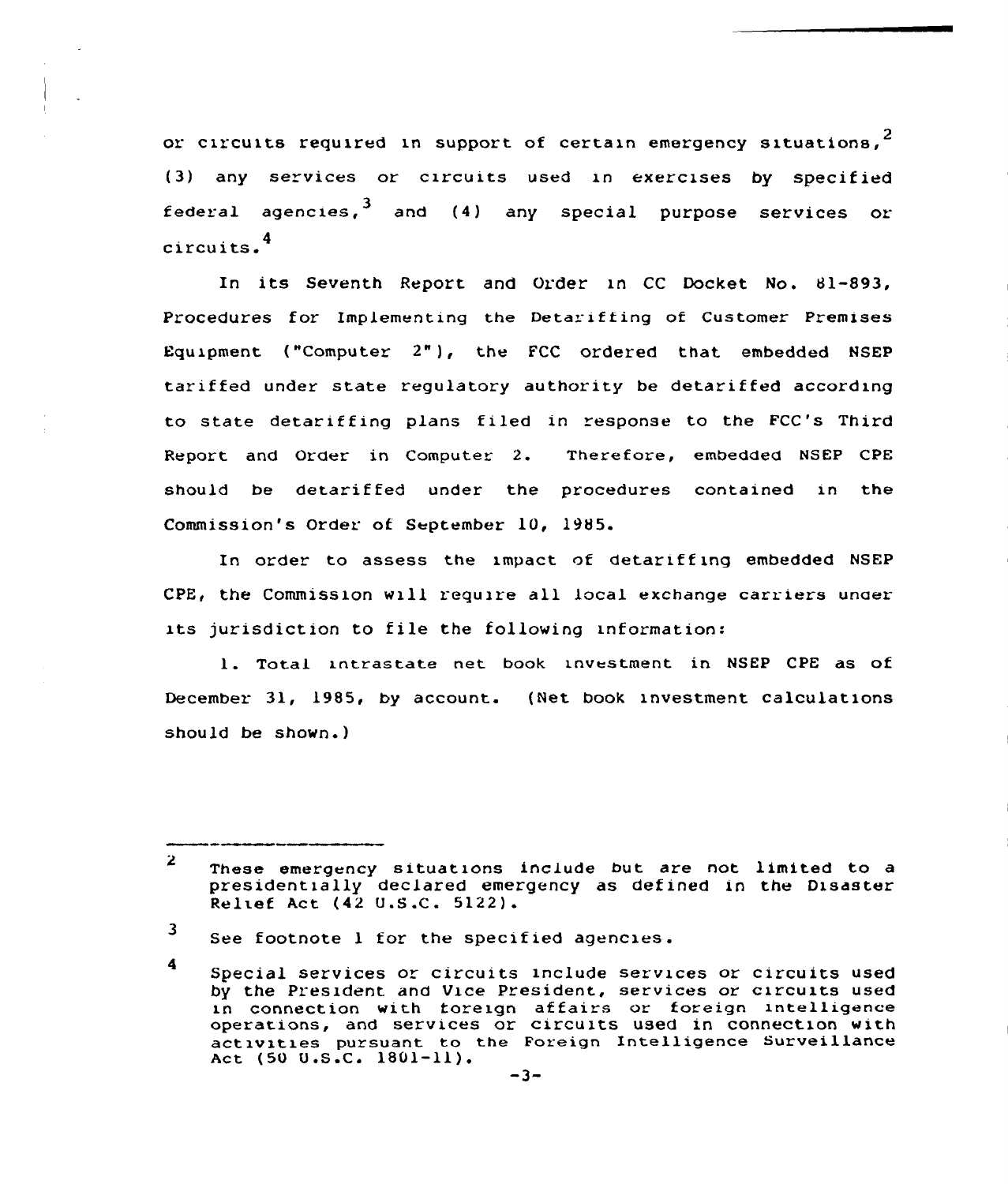$2.1$ Total intrastate revenues and expenses by account associated with NSEP CPE for the year ended December 31, 1985.

Considering the nature of NSEP CPE, the Commissxon will provide notice of this investigation to Counsel for the Department of Defense, the General Services Administration, and the Federal Executive Agencies.

"911" Emergency CPE<sup>5</sup>

In its Seventh Report and Order in Computer 2, the FCC deferred to state regulatory authority on the matter of detariffing new or embedded "911" emergency CPE.<sup>6</sup> Therefore, on its own motion, the Commission will investigate the detariffing of "911" emergency CPE. In order to initiate this investigation, the Commission invites testimony from local exchange carriers under its jurisdiction and comment or testimony from other interested parties on the following questions:

l. Should new "911" emergency CPE be detariffed and, if so, as of what date?

2. Should embedded "911" emergency CPE be detariffed and, xf so, as of what date?

<sup>5</sup> Emergency CPE includes CPE located at "911" attendants'<br>positions, including associated switches and processing Emergency CPE includes CPE located at "911" attendants'<br>positions, including associated switches and processing<br>database equipment used to implement centralized "911" database equipment used to implement centralized dispatch services.

<sup>6</sup> Seventh Report and Order, paragraph 27, and Third Further Notice of Proposed Rulemakzng, footnote 50.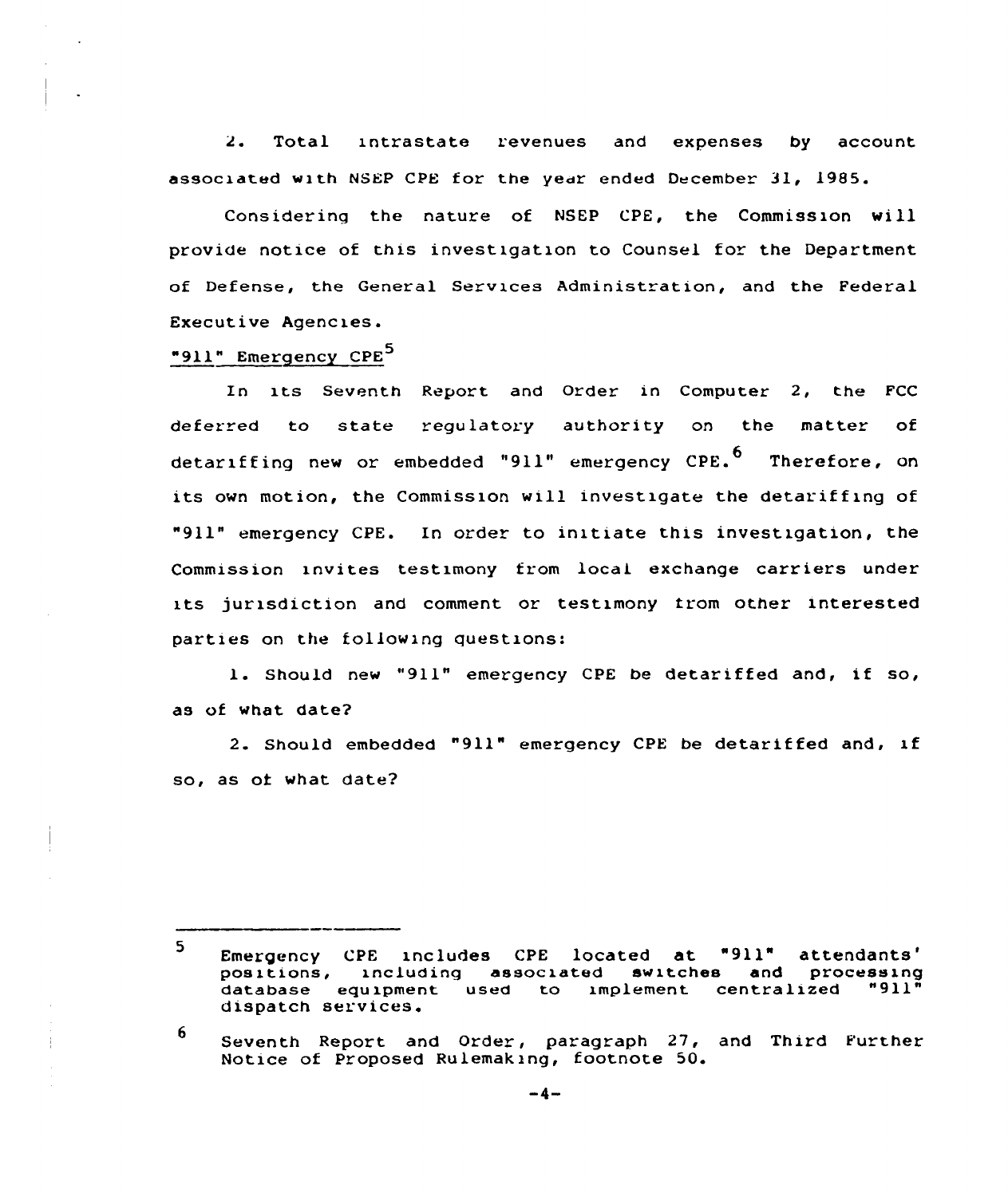3. Should procedures adopted in the Commission's Order of September 10, 1985, be applied to the detariffing of "911" emergency CPE? If not, what alternative pracedures should apply?

In addition, the Commission will require all local exchange carriers under its jurisdiction to file the following information:

l. Total intrastate net book investment in "911" emergency CPE as of December 31, 1985, by account. (Net book investment calculations should be shown.)

2. Total intrastate revenues and expenses by accaunt associated with "911" emergency CPE for the year ended December 31, L985.

Considering the nature of "911" emergency services and their importance to local government authorities, in order to assure maximum awareness and participation on the part of affected parties, the Commission will require each local exchange carrier under its jurisdiction to provide individual notice of this investigation to its "911" emergency services customers.

#### Miscellaneous Embedded CPE

ln additian to embedded NSEP CPE and "911" emergency CPE, the Commission will investigate the detariffing of other miscellaneous embedded CPE that local exchange carriers can identify and that may be Subject to detariffing. For example, embedded maritime CPE should be detariffed in those cases where such CPE exists. Also, embedded bells, buzzers, gongs, metering, and telemetry CPE should be identified for detariffing purposes.

The Commission wiL1 require each Local exchange carrier under its jurisdiction to file the following information:

 $-5-$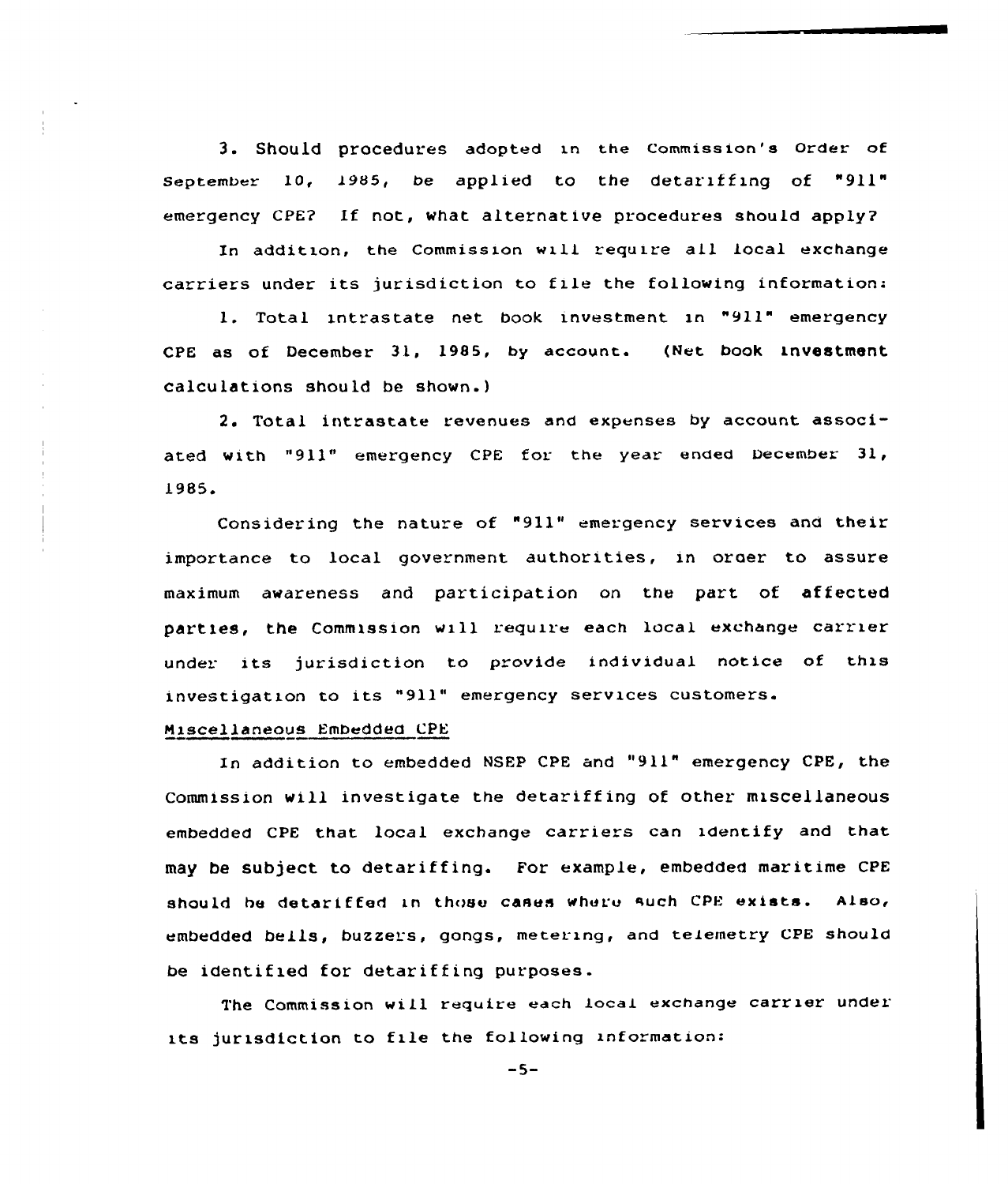l. The identity of any miscellaneous embedded CPE that may be subject to detariffing.

2. Total 1ntrastate net book investment in miscellaneous embedded CPE by category as of December 31, 1985, hy account. (Net book investment calculations should be shown.)

3. Total intrastate revenues and expenses by account associated with miscellaneous embedded CPE by category tor the year ended December 31, 1985.

Throughout Computer 2 the FCC has excluded over-voltage protection equipment and multiplexing equipment used to deliver multiple channels to the customer from its definition of CPE. As part of this investigation, the Commission invites testimony from local exchange carriers under its jurisdiction and comment or testimony from other interested parties on the following questions:

1. Should over-voltage protection equipment be classified as CPE and detariffed?

2. Should multiplexing equipment be classified as CPE and detariffed?

Relative to over-voltage protection equipment and multxplexing equipment, the Commxssxon wali require each local exchange carrier under its jurisdiction to file the following information:

1. Total intrastate net book investment in (a) over-voltage protection equipment and (b} multiplexing equipment as of

 $-6-$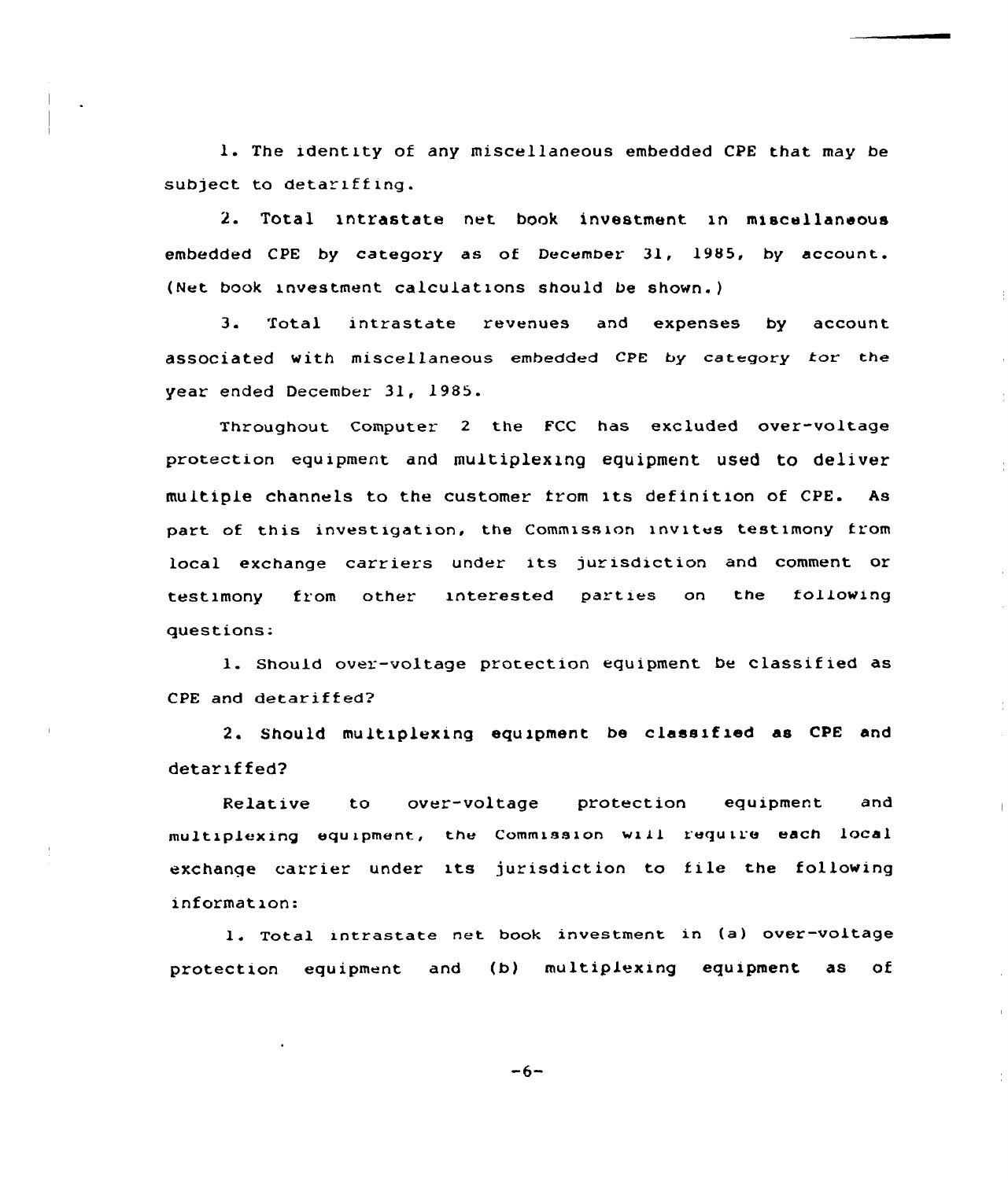December 31, 1985, by account. (Net book investment calculations should be shown.)

2. Total intrastate revenues and expenses by account associated with (a) over-voltage protection equipment and (b) multiplexing equipment for the year ended December 31, 19S5.

## Revenue Requirements

In order to assess the impact of detariffing the categories of CPE discussed in this Order on each local exchange carrier's revenue requirements, the Commission will require each local exchange carrier to file the following information:

1. Total intrastate revenues and expenses for the year ended December 31, 1985, assuming all relevant adjustments and/or normalizations included in the local exchange carrier's most recent rate case, and any other applicable ad justments.

2. The most recent rate of return or times interest earned ratio authorized by the Commission, the date authorized and the case number of that proceeding.

# Findings and Orders

The Commission, having considered the evidence of record and being advised, is of the opinion and tinds that:

l. Phase <sup>4</sup> of Administrative Case No. <sup>269</sup> should be established to consider the detariffing of cPE discussed in this order

 $-7-$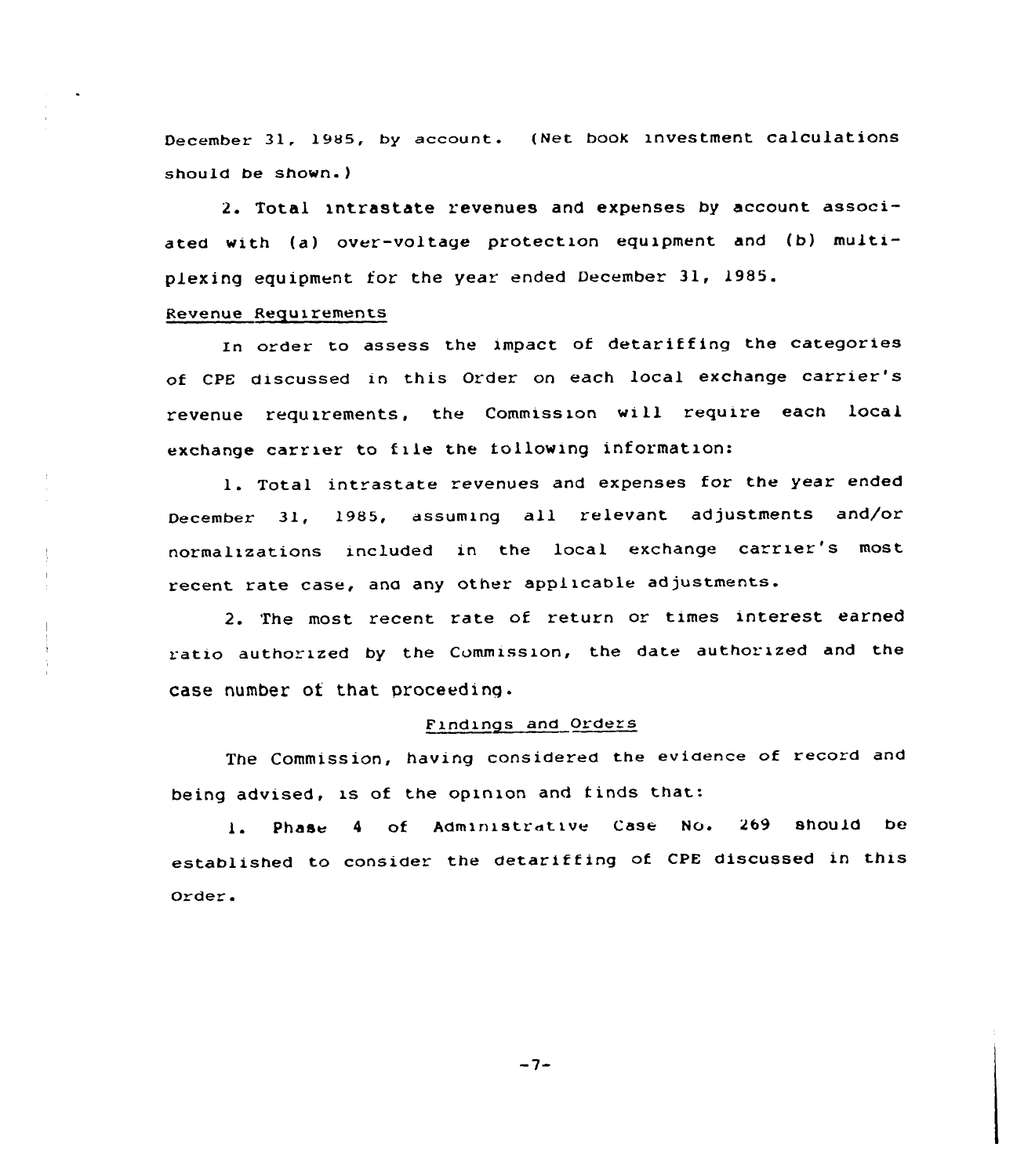2. All local exchange carriers under the jurisdiction of the Commission should tile testimony and iniormation on all items enumerated in this Order no later than July 15, 1986.

3. Other interested parties should be invited to file testimony and information on any of the items enumerated in this Order no later than July 30, 1986.

4. All local exchange carriers under the jurisdiction of the Commission should provide individual notice of this investigation to their "911" emergency services customers no later than July 10, 1986.

5. The Commission should provide notice of this investigation to Counsel for the Department of Defense, the General Services Administration, and the Federal Executive Agencies no later than July 10, 1986.

IT IS THEREFORE ORDERED THAT:

1. Phase <sup>4</sup> of Administrative Case No. <sup>269</sup> be and it hereby is established to consider the detariffing of CPE discussed in this Order.

2. All local exchange carriers under the jurisdiction of the Commission shall file testimony and information on items enumerated in this Order no later than July 15, 1986.

3. Other interested parties may f i1e testimony and intormation on items enumerated in this Order no later than July 30, 1986.

 $-8-$